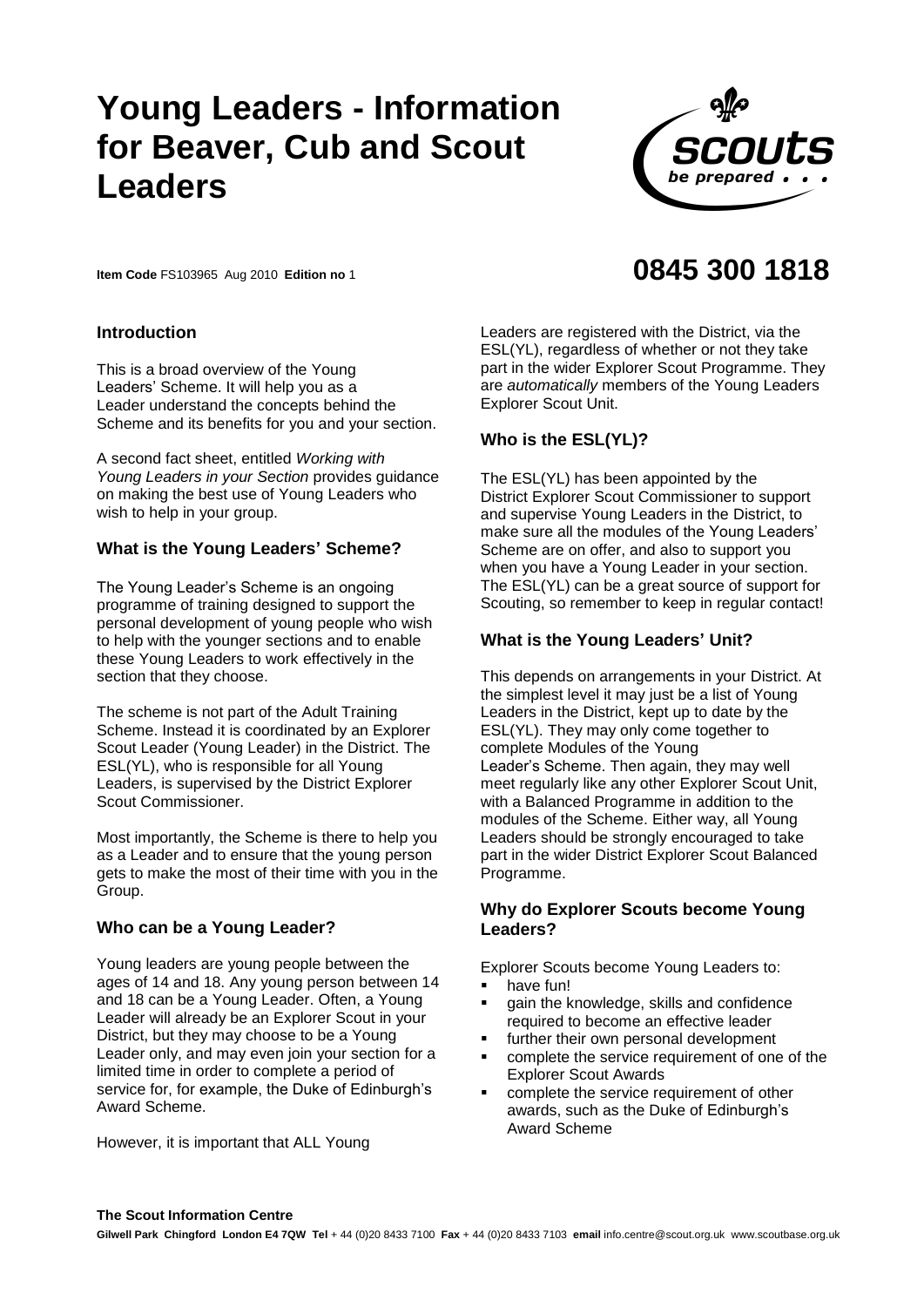acquire some of the skills needed for the Adult Training Scheme

It is important to remember that these young people have the potential to be the adult Leaders of the future.

#### **What are the components of the Young Leader's Scheme?**

With the exception of Module A, this is a voluntary training scheme. It comprises a number of modules and project work, summarised below. As a Section Leader you may be asked to sign off various elements of awards or qualifications that the young person is working towards. You may also be asked to sign off some of the project work.

The modules of the scheme are:

#### *Module A – Prepare for take off!*

This is the only compulsory module, and covers areas which every Young Leader will need to know (see below).

*Module B – Taking the lead!* 

The basics of leadership styles and the role of a leader.

- *Module C – That's the way to do it!*
- Exploring ways of instructing younger members.
- *Module D – Kids behaving badly.*
- How to deal with difficult behaviour. *Module E – Game on!*

The importance of games in the programme and how to run them.

*Module F – Making Scouting Accessible.* Understanding how to involve members with special needs in the Section programme.

*Modules G and H – Programme plans/Programme plans plus.* 

The practicalities of programme planning in the Section.

*Module I – What did they say?* Communicating effectively with younger members, and listening skills.

*Module J – Awards and Badges.*  How they complement a Balanced Programme.

*Module K – First aid masterclass.*

First Response course or equivalent.

In addition, they have the opportunity to complete four projects, *Missions 1, 2, 3 and 4,* each designed to build on what has been covered by the modules, and each slightly more demanding than the one before.

#### **Completing Module A**

This is the only compulsory module. *All Young Leaders MUST complete Module A within 3 months of joining the Young Leaders' Unit.* It is the responsibility of the ESL(YL) to make sure that Module A is offered often enough for this to happen.

This is important because it covers key areas, which every Young Leader will need to know:

- The Purpose and Method of the Scout Association
- Child protection
- Policy, Organisation and Rules
- Activity rules and safety

## **Rewarding participation in the scheme**

Explorer Scouts should record their participation in the balanced programme, and their achievements in Scouting, through the **Building My Success** process. Young Leaders are no exception to this – they should record participation in the Young Leaders' Scheme on the relevant pages of the Explorer Scout Record Book, and should be awarded the relevant annual Participation Award. The ESL(YL) is responsible for making sure this happens, but it may be helpful for you to be involved too, particularly if the young person spends most of their time in Scouting as a Young Leader in your Section.

In addition, after completion of Module A, all Young Leaders are given a badge to wear on the Explorer Scout Uniform, indicating that they are Young Leaders.

Badges are also awarded for completing the four missions and, if all of these have been achieved, a Young Leader belt buckle can be presented to recognise the achievements of the Young Leader.

Finally, completion of some or all of the modules and missions, and experience gained as a Young Leader, may be credited as prior learning when the young person becomes an adult leader and takes part in the adult training scheme.

## **Non-Scouting organisations and the Young Leaders Scheme**

A Young Leader may come to your section for a limited period in order to complete the service requirements of an Award administered by the Duke of Edinburgh's Award Scheme or Girlguiding UK.